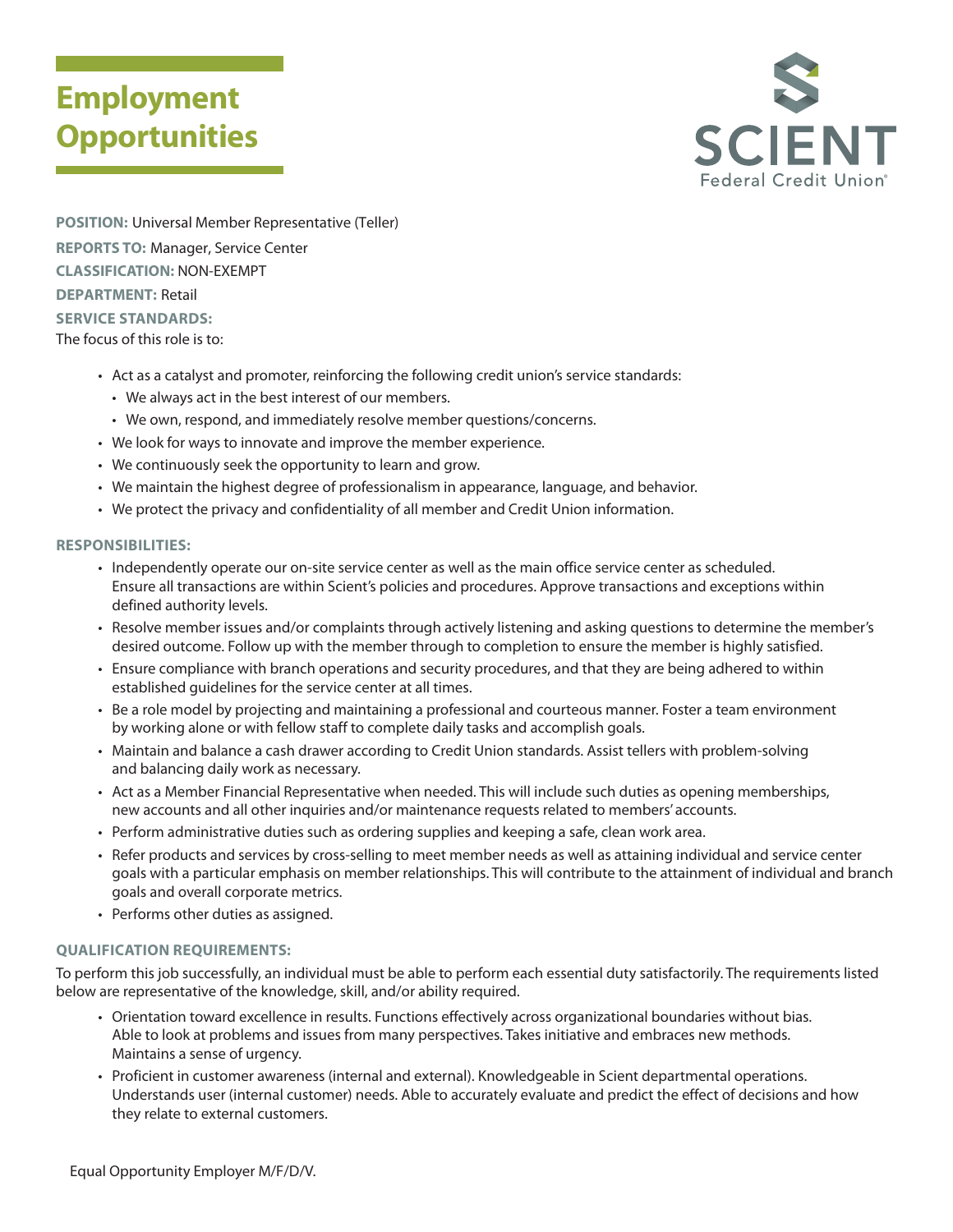# **Employment Opportunities**



- Good analytical skills. Objectively analyzes situations and potential consequences to determine the best resolution. Makes appropriate decisions in a timely manner. Accurately assesses the quality of most decisions and recommendations.
- Strong Interpersonal Understanding Anticipates actions and has a plan to deal with them. Focuses on the situation, not the person. Has a balanced view of others' specific strengths and developmental needs.
- Excellent written, listening, and oral communication skills. Effectively transmits and receives information through a wide variety of sources. Able to effectively communicate across functional departments and across all levels within the organization.
- Exceptional knowledge of credit union policies and procedures. Thorough knowledge of credit union products and services to support members and co-workers to answer questions and resolve issues. Use sound judgment when recommending a product or service as a solution or when making exceptions.
- Ability to adapt. Must be willing to multitask and change priorities as different situations arise.

#### **EDUCATION AND/OR EXPERIENCE:**

• Two to four years related experience and/or training.

### **CERTIFICATIONS:**

• Notary Public

#### **OTHER SKILLS AND ABILITIES:**

- Demonstrated ability to understand cause and effect relationships.
- Willing to change priorities to meet changing demands.
- Well-versed in all retail products and services.
- Understands how product or service meets member satisfaction levels. Able to overcome objections and gain commitment.
- Ability to operate a personal computer with a high level of proficiency in such software applications as word processing and spreadsheets. Ability to utilize other technological resources such as the Internet and e-mail.

#### **SUPERVISORY RESPONSIBILITIES:**

• Under the direction of management, you will be responsible for the supervision of the FSRs. This position carries out supervisory responsibilities in accordance with the organization's policies and applicable laws. Responsibilities may include opening and closing the service center, directing work, addressing complaints, and resolving problems.

#### **WORK ENVIRONMENT:**

- The work environment characteristics described here are representative of those an employee encounters while performing the essential functions of this job. Reasonable accommodations may be made to enable individuals with disabilities to perform the essential functions.
- While performing the duties of this job, the employee is occasionally exposed to moving mechanical parts.
- The noise level in the work environment is usually moderate.